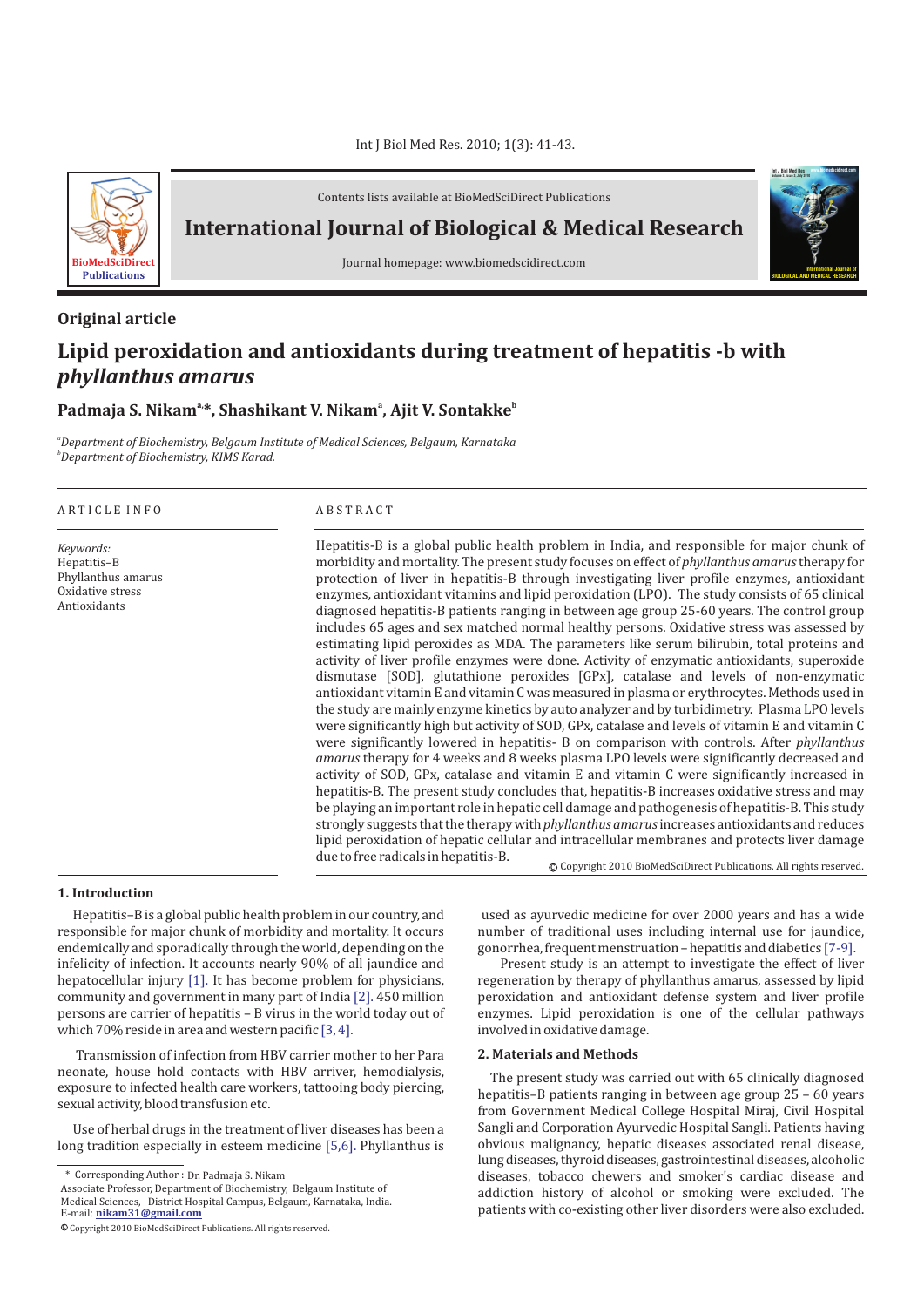Increased levels of the products of oxidative damage to lipids have been detected in serum of diabetic patients, and their presence correlates with the development of complications. Hence the present study was undertaken to assess the extent of lipids, hCRP, Hcy, lipid peroxidation and the status of the antioxidant defense system in patients with type 2 diabetes with and without microalbuminuria compare with normal healthy subjects. Written consent was obtained from all enrolled patients as well as controls. For this study the institutions ethical committee approval was taken. All the patients were followed up every week for a period of ten weeks. At each follow up visit, any information about adverse events and a symptomatic evaluation was conducted, which was followed by through the clinical examination. The efficiency of the treatment was judged by the amelioration in subjective symptoms physical and full medical examination and objective signs as well as the degree of improvement in various function tests. Diagnosis of hepatitis – B was done by physicians and conformed by senior physician of Government Medical College Hospital Miraj. Diagnosis of hepatitis – B done with the help of medical history, physical, clinical, hematological and biochemical examinations included test for viral marker. Age and sex matched 65 normal healthy persons as per International Federation of Clinical Chemistry (IFCC) guidelines were included by excluding history of alcohol or smoking as control subjects.

#### *2.1. Sample Collection:*

About 10 ml of fasting venous blood samples were collected under sterile condition from hepatitis-B patients before starting any therapy and from normal healthy subjects. After five weeks and ten weeks therapy 10 ml of fasting venous blood samples were collected from hepatitis-B patients under sterile condition. 5 ml blood was taken in sterile dry and acid washed ethylenediamine tetra acetic acid (EDTA) bulbs and 5 ml blood in plain bulbs. Plasma was separated by centrifuging the blood at 3000 rpm for 20 minutes at 40c. This plasma was used for estimation of malondialdehyde (MDA) and vitamin E. The packed cells were used for the analysis of vitamin C, SOD, catalase and GPx. The sera separated were used for the investigation of parameters like total bilirubin, total proteins and activity of enzymes SGPT [10], SGOT [11], ALP [12], GGT [13], 5' NTP [14]. All these parameters were estimated in healthy subjects and all cases before and after the therapy with *phyllanthus amarus*. At the end of five weeks and ten weeks, changes in these parameters from base line values were taken. MDA was determined as the measure of thiobarbituric acid reactive substances (TBARS) [15].

Erythrocytes ascorbic acid levels were estimated by the method of Tietz [16]. Plasma separated was used for estimation of vitamin E by the method of Baker H et al [17]. SOD was determined in the hemolysate by the method of Mishra and Fridovich based on the inhibition of autoxidation of epinephrine to adenochrome at pH 10.2 [18]. Catalase activity was measured by the method of Beer & Seazer [19] and GPx activity by Paglia and Valentine in erythrocytes [20].

#### *2.2. Statistical analysis*

All values are presented as mean ± SD. Statistical significance was analyzed by Students't' test.

#### **3. Results**

The levels of lipid peroxidation, vitamin E, vitamin C and activity of SOD, catalase and GPx are presented in the table-1. The levels of lipid peroxidation were significantly higher in hepatitis-B when compared with controls. The levels of vitamin E, vitamin C and activity of antioxidant enzymes SOD, GPx and catalase were

significantly lower in hepatitis-B patients.

The levels of total bilirubin and the activity of liver profile enzymes SGPT, SGOT, ALP, GGT and 5' NTP were significantly increased in hepatitis-B in comparison with control subject (Table-2).

Table 1. Lipid peroxidation and antioxidants in hepatitis-B before and after therapy of phyllanthus amarus.

| <b>Parameter</b>                              | <b>Controls</b><br>$(n=65)$ | Hepatitis-B<br>before<br>therapy<br>$(n=65)$ | Hepatitis-B<br>after<br>5 weeks<br>therapy<br>$(n=65)$ | Hepatitis-B<br>after<br>10weeks<br>therapy.<br>$(n=65)$ |
|-----------------------------------------------|-----------------------------|----------------------------------------------|--------------------------------------------------------|---------------------------------------------------------|
| LPO n moles/ml.                               | $2.34 \pm 0.68$             | $6.18 \pm 0.62$                              | $4.18 \pm 0.62^*$                                      | $2.80 \pm 0.74*$                                        |
| SOD U/gm of Hb.                               | $3.88 \pm 0.80$             | $2.40 \pm 0.70$                              | $2.70 \pm 0.38*$                                       | $3.01 \pm 0.20*$                                        |
| GPx U/gm of Hb.                               | $55.58 \pm 5.50$            | $17.75 \pm 0.25$                             | $22.2 \pm 3.00*$                                       | $39.40 \pm 4.06*$                                       |
| Catalase n mole/                              | 640±115.0                   | $521 \pm 98$                                 | $570 \pm 60.0*$                                        | $678 \pm 0.59*$                                         |
| H <sub>2</sub> O <sub>2</sub> decomposed /min |                             |                                              |                                                        |                                                         |
| Vitamin E mg/dl.                              | $7.86 \pm 2.52$             | $5.90 \pm 1.43$                              | $6.15 \pm 1.58$ <sup>*</sup>                           | $6.65 \pm 2.50*$                                        |
| Vitamin C mg/dl.                              | $1.66 \pm 0.46$             | $0.85 \pm 0.10$                              | $0.96 \pm 0.17*$                                       | $1.23 \pm 0.26*$                                        |

Values are expressed in mean ± SD, n= Number of observations. \* Indicates P< 0.01 when compared with before therapy.

| Table 2. Changes in activity of liver profile enzymes before and |  |  |
|------------------------------------------------------------------|--|--|
| after therapy in hepatitis-B patients                            |  |  |

| <b>Parameter</b>       | <b>Controls</b><br>$(n=65)$     | Hepatitis-B<br>before<br>therapy<br>$(n=65)$ | after 5<br>weeks<br>therapy<br>$(n=65)$ | Hepatitis-B Hepatitis-B<br>after 10 weeks<br>therapy<br>$(n=65)$ |
|------------------------|---------------------------------|----------------------------------------------|-----------------------------------------|------------------------------------------------------------------|
| Total bilirubin(mg/dl) |                                 | $0.58 \pm 0.02$ 5.00 $\pm 2.95$              | $3.30 \pm 1.50^*$                       | $1.20 \pm 0.9^*$                                                 |
| Total protein (g/dl)   |                                 | $7.25 \pm 0.5$ 6.60 $\pm 0.55$               | $6.95 \pm 0.2^*$                        | $7.15 \pm 0.25^*$                                                |
| SGPT (IU/L)            | $30.92 \pm 7.30$                | $312 + 78$                                   | $225 \pm 61*$                           | $122 \pm 69.2^*$                                                 |
| $SGOT$ (IU/L)          | $19.32 \pm 0.51$                | $308 + 102$                                  | $154 \pm 48^*$                          | $62 \pm 32.0^*$                                                  |
| ALP $(IU/L)$           | $114 + 4.44$                    | $218 \pm 2.1$                                | $165 \pm 4.4^*$                         | $128 \pm 4.31*$                                                  |
| $GGT$ $(IU/L)$         | $28.92 \pm 0.78$ 129 $\pm 2.60$ |                                              |                                         | $82 \pm 2.56^*$ 47.41 $\pm 3.30^*$                               |
| $5'$ NTP (IU/L)        |                                 | $16.50 \pm 2.58$ 22.27 $\pm 1.52$            |                                         | $18 \pm 1.41^*$ 16.53 $\pm 2.23^*$                               |

Values are expressed in mean ± SD, n= Number of observations. Indicates  $* P < 0.01$ .

#### **4. Discussion**

Lipid peroxidation is used as an indicator of oxidative stress in cell and tissues. Thiobarbituric acid reactive substances, malondialdehyde (MDA) the indicator of lipid peroxidation were significantly elevated in hepatitis-B. There is association between increased levels of MDA and hepatitis-B. Free radicals might be attack on unsaturated fatty acids in membrane and organelles to produce lipid peroxides. This may cause decrease in membrane permeability. Thus change in membrane permeability causes cellular damage and necrosis in hepatitis-B.

The activities of liver profile enzymes were significantly increased in hepatitis-B. These enzymes are localized in the cell cytoplasm and cell mitochondria as well as found in bile. Elevated serum enzymes like SGPT, SGOT, ALP, 5' NTP and GGT are indicative to cellular damage and loss of functional integrity of cell membrane in liver. Damage of liver cells by hepatitis-B causes leakage of cellular enzymes into serum [21]. After five weeks and ten weeks therapy of phyllanthus amarus there was significantly decreased activity of liver profile enzymes including the reduction in liver cell damage.